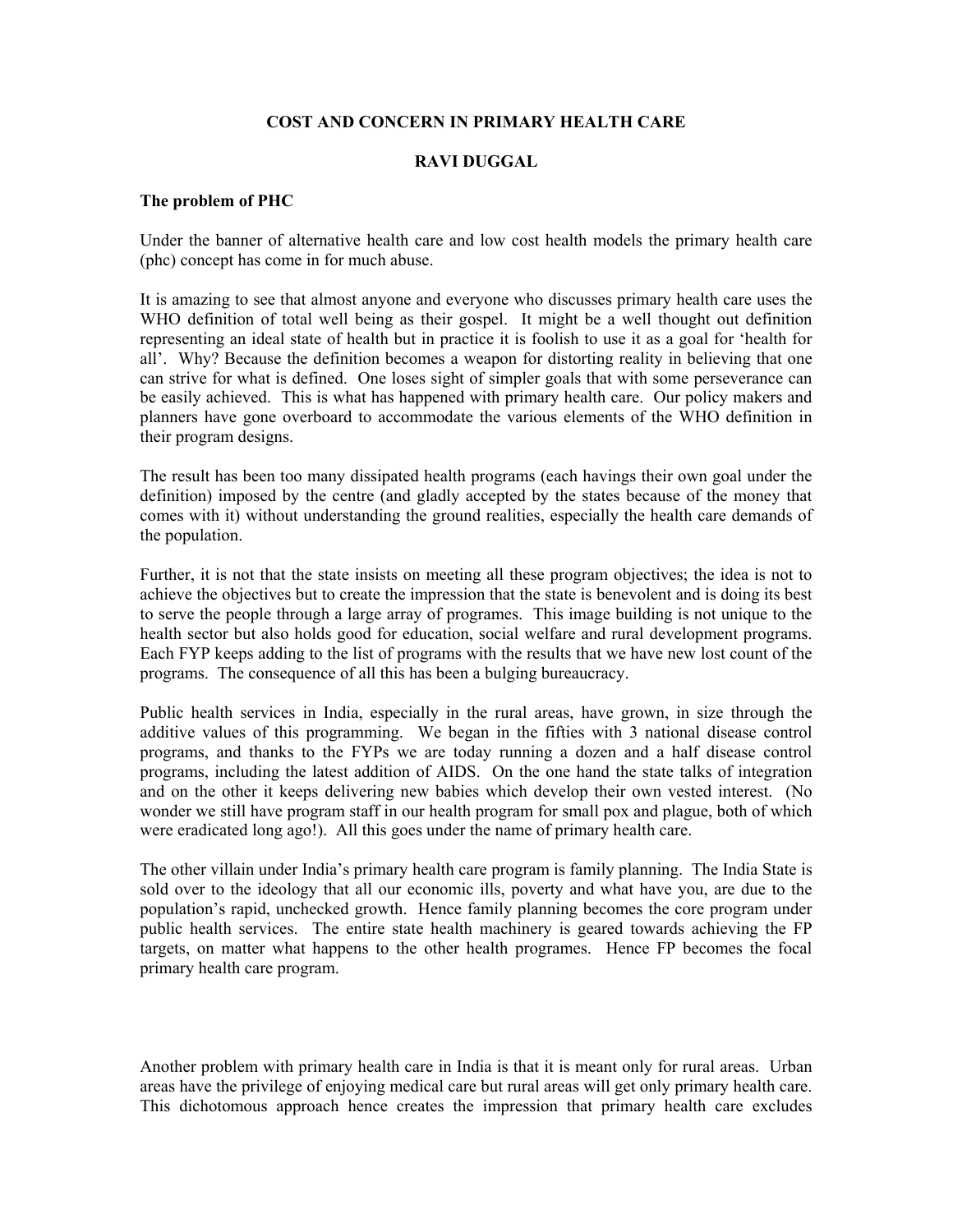medical care or curative services. It is all this that has earned primary health care a bad name in the country.

In functional terms primary health care as practiced in India is implemented through Primary Health Centres (PHC), one each for 30,000 population (only in rural areas) with six beds for the never-turning-up maternity and emergency cases, one to two doctors and a few inadequately trained and overburdened paramedics who are to provide the services under the various national health programs. It goes without saying that the entire PHC (and its sub centers) staff is engaged in meeting FP targets. The doctors do run OPD clinics at the PHC but the supplies and services are so inadequate that the clientele is automatically restricted in numbers. Hence it is not surprising that the HSSO in its  $42<sup>nd</sup>$  Round Survey on health care utilisation found that of all routine ailments treated in rural areas only 5% were treated in PHCs. The remaining either went to city public hospitals and dispensaries (20% or to private practitioners (59%) and private hospitals (16%).

The image of the PHC in rural areas is very poor, infact PHCs are regarded by the people as being synonymous with FP centers. Thus the existing version of primary health care is rejected by the people and it therefore unacceptable.

The primary health care we have in mind is closer to what the Bhore Committee had recommended way back in 1946. It was to be a universal comprehensive health care service (common to rural and urban areas) freely accessible to all without any cost to the user, with the lowest health care delivery unit (primary health unit) serving a 10,000 to 20,000 population with 75 beds, 6 doctors (including medical, surgical and obstetrics and gynecology specialists), 6 public health nurses, 2 sanitary inspectors, 2 health assistants, 20 hospital nurses, 3 hospital social workers, 6 midwives, 3 compounders and others. With this structure curative, preventive and promotive services would be provided as an integrated service by a full time salaried staff who would reside at the PHC site. Hence, when we talk of primary health care we mean this minimum decent standard universal health care system in both rural and urban areas, very different from the existing PHC in rural areas and hospital based services in urban areas.

Why has this kind of primary health care not evolved in the country when an entire blueprint of a universal model was available on the eve of India's Independence? After political independence the health Ministers Conferences and the First FYP accepted in principal the Bhore proposals but stated that lack of resources was a major constraint in implementing the entire Bhore proposals. Hence, started a process of pick and chose and the foundation was laid for a programe based approach rather than an integrated health care approach. Gradually the Bhore proposals were forgotten as subsequent Committees made new recommendations, which diluted the former.

The resource constraint theory was an eyewash because the resources needed for the primary health care component of the Bhore proposals was only one percent of the GDP then; another one and a half percent would be needed for the secondary and tertiary care components (including medical/nursing/paramedic education). However, our planners and policy makers thought otherwise and developed the secondary and tertiary care sector, ignoring primary health care completely. Thus today we have well developed city hospitals and a massive medical education infrastructure, which mainly produces doctors for the market. In contrast the rural areas have underdeveloped PHCs which meet the priority needs of the state and not the demands of the population.

## **FINANCING PRIMARY HEALTH CARE**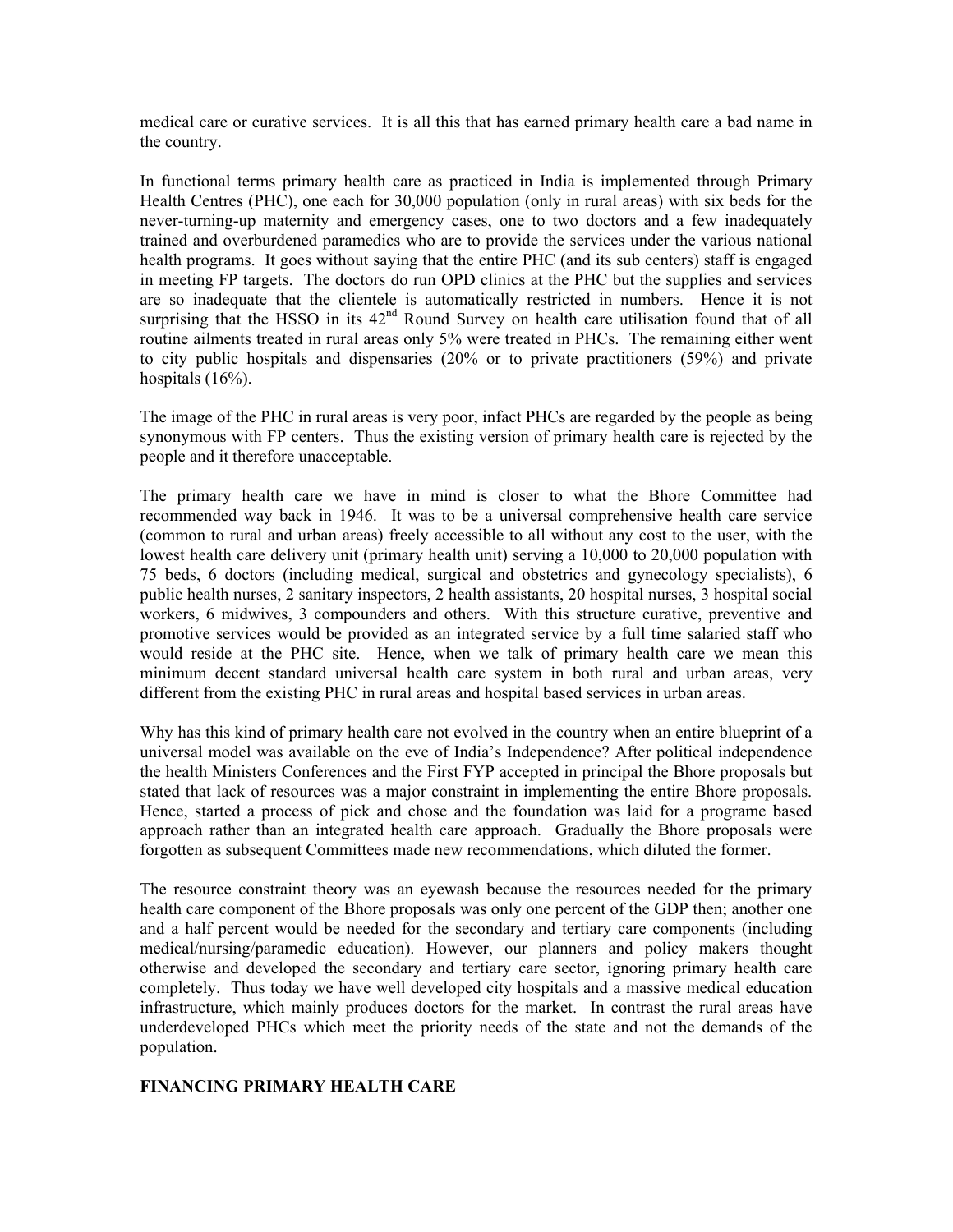Over the years the states health resources (excluding water supply) have been consumed in the following manner:

| Curative Care                              | $40\%$ (80-85% in urban areas) |
|--------------------------------------------|--------------------------------|
| Medical Education                          | 8% (100% urban)                |
| Disease Control Programe                   | 15% (40% urban)                |
| <b>Family Planning</b>                     | 10% (80% rural)                |
| Health Insurance                           | 5% (100% urban)                |
| <b>Health Administration</b>               | 13% (80% urban)                |
| Others (Non allopathic systems, paramedic  | $9\%$ (70% urban)              |
| training, MCH, Drug Manufacture, FDA, etc) |                                |

It is evident from the above what rural areas are getting or what PHC (which in India is synonymous with rural health services) gets. This is also reflected in health facility statistics which show that even after 40 years of planned development rural areas have 31% of hospitals, 18% of beds and 25% of qualified allopathic doctors (40% all system doctors) to serve the 75% of population which resides in villages.

Today an average PHC (in Maharashtra) gets between Rs. 7,00,000 to Rs. 8,00,000. Out of this, Rs. 80,000 to Rs. 1,20,000 is for curative care, of which 80% is on salaries. To support the larger staff under the disease control programe between Rs. 4,00,000 to Rs. 5,00,000 is spent on these programes (salaries being 65%). The remaining Rs. 2,50,000 to Rs. 3,00,000 is for family planning, which basically supports the subcentres under the PHC (70% of it on salaries). All this works out to about Rs. 25 per capita (1990-91 prices) for the 30,000 population the PHC covers).

What do we conclude from the above? Firstly, given the current prices of goods and services the resources made available to the PHC are grossly inadequate. What the rural health services gets from the national public health expenditure is about one-third of the resources on a per capita basis. Secondly, the mix of services available at the PHC and its sub-centers is non-curative oriented. Thirdly, salaries takes away two-thirds of the resources, i.e. effective benefits that can accrue to people is very small; hence very few people from the catchment population benefit. Fourthly, field level experience shows that the largest proportion of time of all health workers is spent on promoting the FP programe and fulfilling its targets. Fifthly the staff composition to the population it is supposed to serve is grossly inadequate. And finally, health care priorities are imposed from above and hence the programe components have very little relevance for the local situation of the PHC.

How does one remedy this situation? Today the health ministries of various States and the Central government are together spending Rs. 55 billion on the various health care programes, working out to Rs. 65 per capita. A macro fiscal policy change to redistribute this resource on an actual per capita basis would make available to PHCs three times the resources they presently get. This in itself would help generate more resources from existing allocations and would help strengthen the rural health services considerably.

The question here is whether this is possible under the present system, especially so under the structural changes being undertaken to fit the Indian economy in the global market.

We have mentioned above of the existing rural-urban dichotomy. The urban areas are generally a part of the industrial economy, which facilitates their being organized. The organized sector has the ability and means to raise demands on the state to meet their social needs like health care,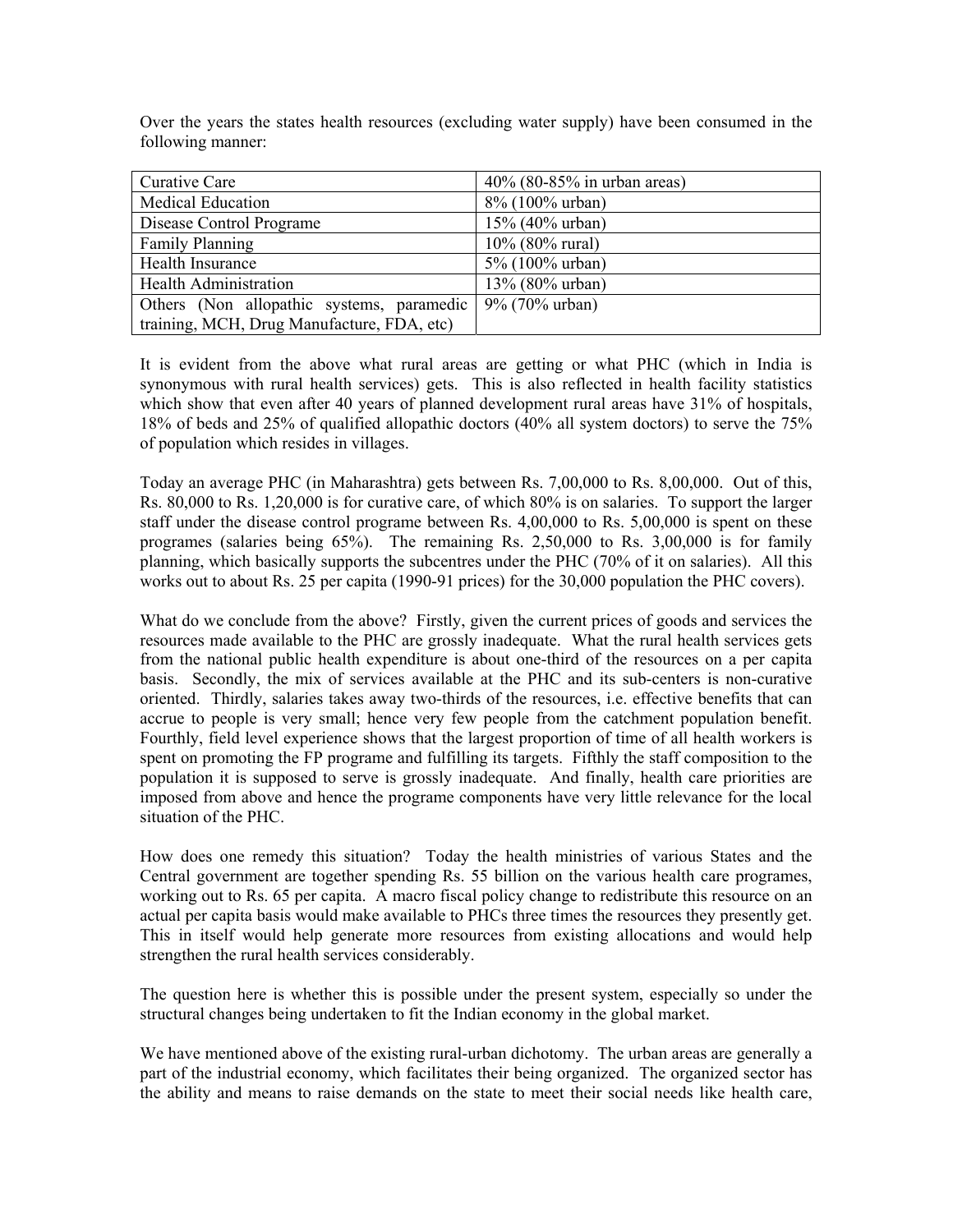education, water supply etc. Also, the officials of the State are located in the urban areas and hence have a vested interest in giving primacy to its development.

The rural areas lack this clout and are subject to programs that may not necessarily meet their demands. Field experience has shown us that the primary health related demand of the rural population, their urban counterparts is curative care and safe delivery. Since they don't get it from the PHC's they either use rural private practitioners or urban health services.

Why does the state persist with this rural – urban dichotomy? Lack of resources or concentration of resources in urban areas is not the only reason. We have indicated above the possibility of resource redistribution. It is the ideology reasons, which form the real barrier. Efficient medical services have an immediate impact on survival indicators, which means higher population growth rates. Hence rural areas are given the most minimum possible curative care and the highest possible attention for fertility control. Maurice King's recent article, propounding this ideology has generated a heated debate in India. It was refreshing to see that Maurice Kings viewpoint did not find any significant support amongst the Indian intelligentsia, including many who are strong supporters of the population control program. However, the official intelligentsia was unmoved by King's remarks. Does their silence mean agreement?

This ideology is part and parcel of capitalism and with liberalization, the MNC boom and privatisation it is bound to get a boost because inflation, unemployment and poverty are going to witness a rapid rise. The structural adjustments under process will remove the insulation, which the Indian economy enjoyed. This insulation had protected the Indian economy from global recession, but during the last decade, especially since Rajiv Gandhi, the protection has been gradually removed; Manmohan Singh and Narasimha Rao have only snapped the umbilical chord.

How would this NEP affect the health sector? In the health sector, especially, the public health sector, there will be no direct impact for the simple reason that the health sector in India is already in the form that suits this ideology. The processes which began in the early eighties like user-charges, privatisation of certain services (contracting) etc. will perhaps be strengthened. Of course, the opposition to the user charges has been very strong but there is always the backdoor entry which is used-private & paying wards are being increased and these taken away most of the resources; the general wards and free wards get neglected and lose their credibility. The private sector is the direct beneficiary.

The overall allocations to the public health sector are unlikely to decline. On the contrary they may rise, not for the benefit of the people but to provide subsidies to the private health sector.

On the other hand the private sector will grew further but in a more organized manner with largescale corporate sector participation. The new medical technologies have facilitated corporatisation of health care services with a declining role of the professional. The middle classes (whose absolute number is greater than the total population of USA or many European countries put together) will be main clientele for this kind of health care with insurance programs playing a major role.

These developments in the long run will make primary health care redundant but for some years to come primary health care in rural areas will continue the way it exists as if nothing happened. Primary health care never really mattered and under the new policies it won't make any